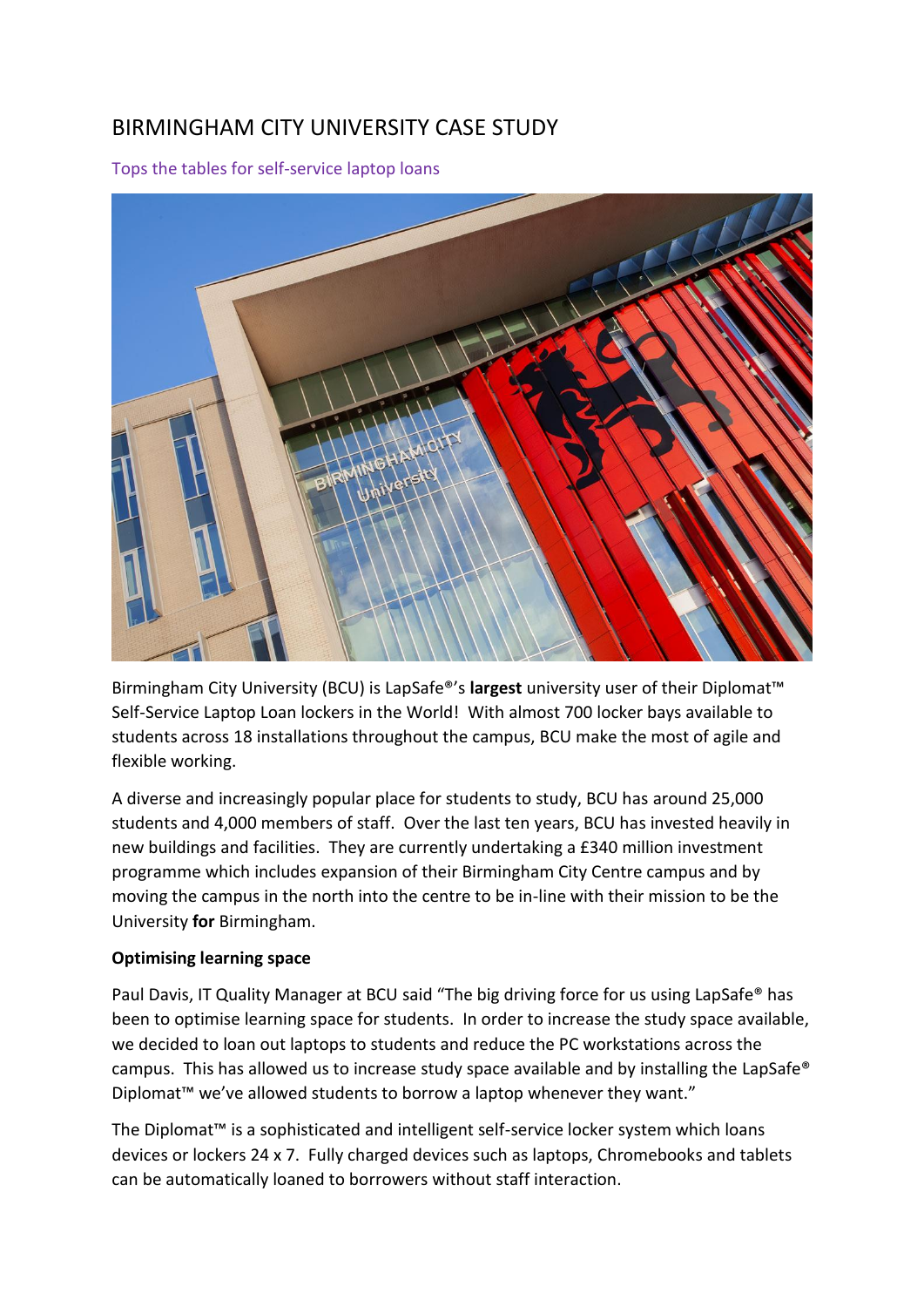BCU is a long-standing customer of LapSafe® previously using their mobile storage and charging trolleys. They started down the road of self-service laptop loans with an initial pilot of a 48-bay Diplomat™ back in 2014. BCU have added to that every year since growing the estate to 636-bays for students and another 48-bays for staff across the campus. BCU make about 10,000 loans per month across the estate, and offer a variety of different loan laptops ranging from very high performance mobile work stations to smaller lighter devices.

## **Always available**

"Integration with the library management system has been really important to save us having to duplicate all of the student records and avoid maintaining separate systems. It also lessens staff training as they already knew how to use the library management software. A real key thing is for students to have access to a device whenever they need to use it." Said Paul speaking to Denise Crouch, Head of Sales & Marketing at LapSafe®.

BCU's home-grown PC Finder service enables students to find a computer that's available anywhere on the campus. BCU's Development Team worked closely with the LapSafe® team to link to the LapSafe® 'Availability Dashboard'. The introduction of LapSafe® Availability Dashboard enables BCU to publish real time stats for their students so that they can find a Diplomat™ that has laptops available to borrow across the site. This saves students from having to queue or wander around the university looking for availability. Paul also said "It gives me great tools and reports to see how the Diplomat™ units are functioning across our considerable estate. We can see which ones are being used when and where, what the peaks are and the patterns of activity are; thus, telling us when to expand the service."

Paul went on to say "The students really love the self-service laptop loans and there has been such a high demand for it across the campus, we have grown the service, year on year. Talking to the students, both the anecdotal feedback and the impact on our NSS scores have been really positive."

## **Integrated into building design**

As BCU have expanded their service, they have been able to model the lockers into the buildings, using sympathetic colour schemes. However, they went all out with their latest (eighteenth) installation in the Curzon Library with rainbow coloured locker doors. This 48 bay Diplomat™ loans new MacBook's to students who needed access 24 x 7.

BCU also worked with LapSafe® to customise the user interfaces to ensure they met their requirements.

It's not just students who can borrow laptops, installed in the staff room in the Joseph Priestley building is a 48-bay Diplomat. Loaning laptops to the staff has enabled a reduction in the number of desk top PC's making better use of the space available.

When speaking to Denise, Paul said that the "data connectivity function of the lockers has been really important as it has enabled us to manage such a large estate of laptops, keeping them up-to-date and connected to the network for security updates etc."